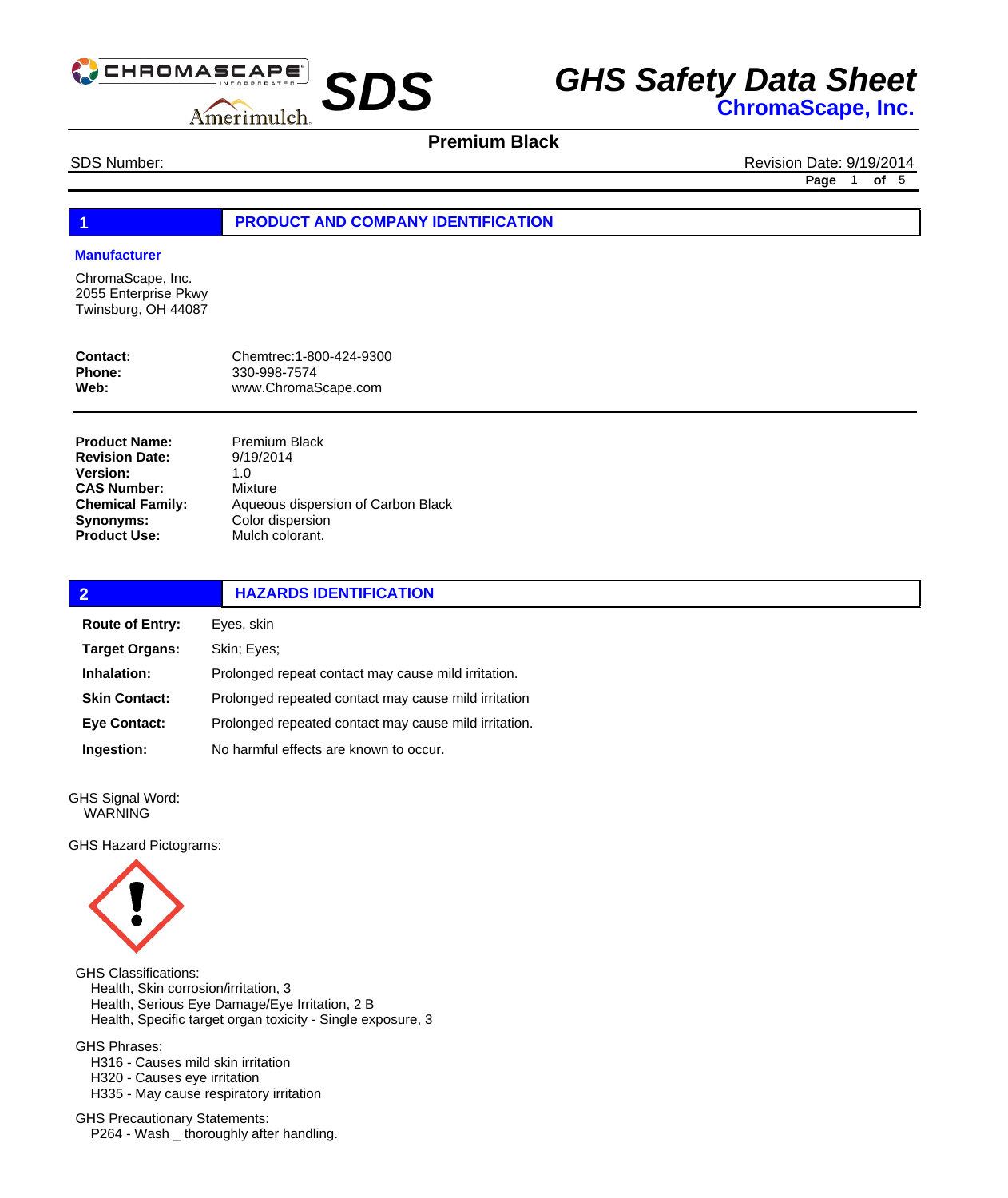



**Premium Black**

SDS Number: Revision Date: 9/19/2014 **Page** 2 **of** 5

 P352 - Wash with soap and water.

Note that GHS hazard categories go from low hazard substances with higher numbers to lower numbers which are more hazardous substances.

Note:

Hazard category 3 skin hazard is the lowest level hazard meaning mild skin irritant. Hazard category 2B eye hazard is the lowest level hazard meaning mild eye irritant.

|  | <b>COMPOSITION/INFORMATION ON INGREDIENTS</b> |
|--|-----------------------------------------------|
|--|-----------------------------------------------|

**Ingredients:**

```
Water 7732-18-5 Proprietary amount % 
Propylene Glycol 57-55-6 Proprietary amount % 
Proprietary non-hazardous ingredients.
```

| $\boldsymbol{4}$                    | <b>FIRST AID MEASURES</b>                                                                                                                                      |
|-------------------------------------|----------------------------------------------------------------------------------------------------------------------------------------------------------------|
| Inhalation:<br><b>Skin Contact:</b> | If symptoms develop, move victim to fresh air. If symptoms persist, obtain medical attention.<br>Promptly flush skin with water until all chemical is removed. |
| <b>Eye Contact:</b>                 | Immediately flush eyes with large amounts of water for at least 15 minutes, lifting eyelids occasionally to facilitate<br>irrigation.                          |
| Ingestion:                          | Not considered dangerous.                                                                                                                                      |

#### **5 FIRE FIGHTING MEASURES**

| <b>Flammability:</b>       | Non-flammable   |
|----------------------------|-----------------|
| <b>Flash Point:</b>        | Non-combustible |
| <b>Flash Point Method:</b> | N/A             |
| <b>Burning Rate:</b>       | N/A             |
| <b>Autoignition Temp:</b>  | N/A             |
| IFL:                       | N/A             |

**6 ACCIDENTAL RELEASE MEASURES**

Do not discharge into drains.

Do not dump in drains or storm water.

Pick up excess liquid with inert absorbent material and place into separate waste container.

Sweep up, place in bag and hold for waste disposal.

Watch out for slippery conditions when spillage.

Dispose of waste properly.

Not hazardous waste.

This product is not environmentally hazardous. It will however, cause, discoloration of soil and storm water. Avoid soil and water contamination.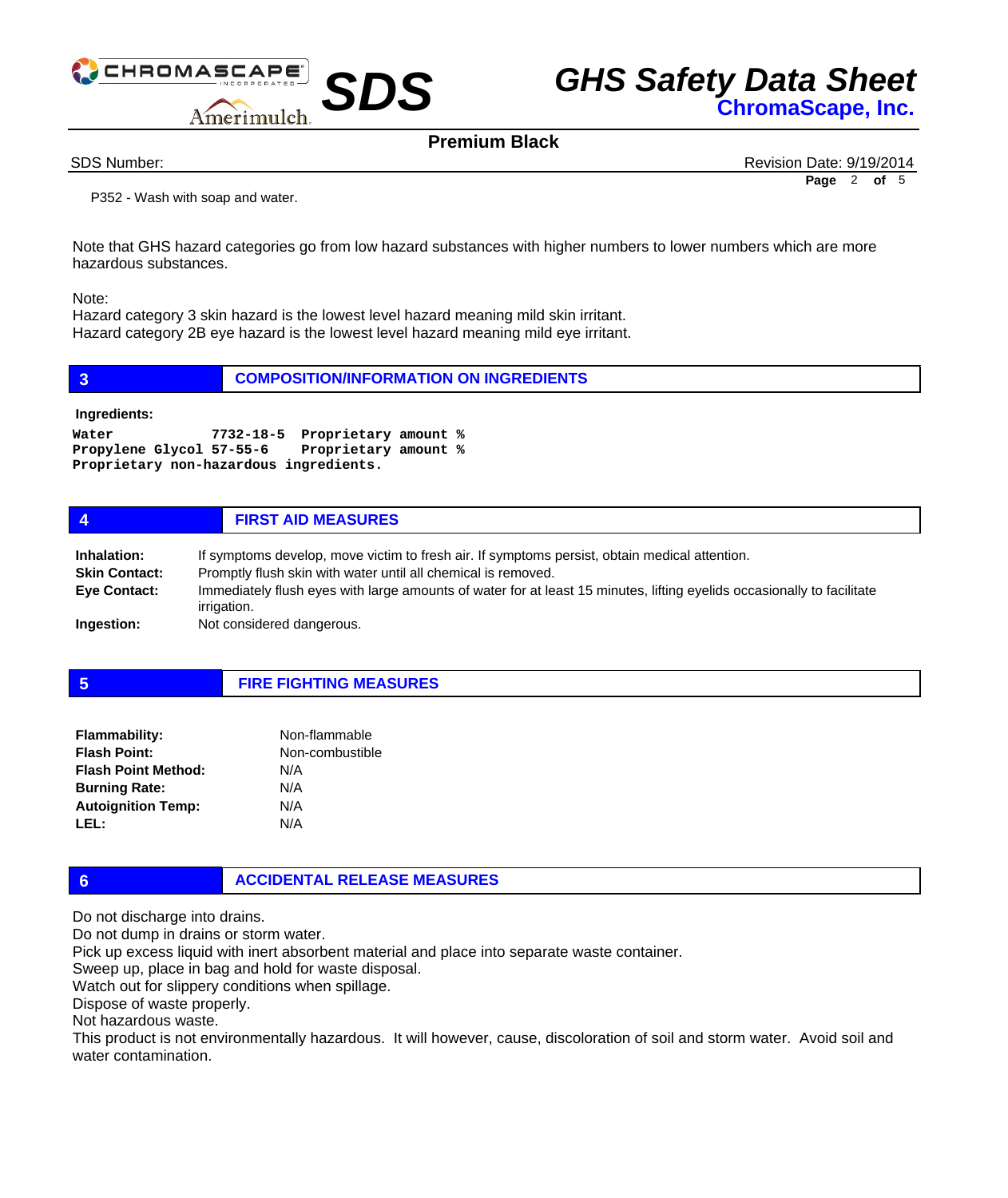

### **Premium Black**

SDS Number: **Revision Date: 9/19/2014** 

**Page** 3 **of** 5

**FIGURE 12 IN STORAGE** 

Wash thoroughly after handling. Keep from freezing. Do not store in excessive heat > 100 F. Store out of direct sunlight. Prevent contact with storm water. **Handling Precautions: Storage Requirements:**

### **8 EXPOSURE CONTROLS/PERSONAL PROTECTION**

HMIS PP, B | Safety Glasses, Gloves, recommended. **Personal Protective Equip:**

**Exposure Limits according to: US OSHA (TWA5)/PEL): None ACGIH (TWA/TLV): None** 

 **Respiratory Protection: Not required. Ventilation: Ventilation recommended, not required. Protective Gloves: Rubber gloves recommended. Eye Protection: Use safety glasses. Other Protective Equipment: Not required.** 

### **9 PHYSICAL AND CHEMICAL PROPERTIES**

**Physical State: Odor Threshold: Spec Grav./Density: Boiling Point: Flammability: Partition Coefficient: Vapor Pressure: pH: Evap. Rate: Decomp Temp:** Appearance: Black liquid

Liquid Not established. >1 212F Not flammable Unknown. Not applicable. 8.6 - 9.4  $<1$ Not applicable

**Solubility: Freezing/Melting Pt.: Flash Point: Vapor Density: Bulk Density: Auto-Ignition Temp: UFL/LFL:**

**Odor:**

Faint odor. Dispersible 32F NA Not applicable 9 - 10 weight per gallon. Not applicable Not applicable.

# **10 STABILITY AND REACTIVITY**

**Stability: Conditions to Avoid: Materials to Avoid: Hazardous Decomposition: Hazardous Polymerization:**

Stable and non - reactive. Excessive heat and freezing. Strong oxidizers, aluminum powder. None None

**11 TOXICOLOGICAL INFORMATION**

**Toxicity Data:**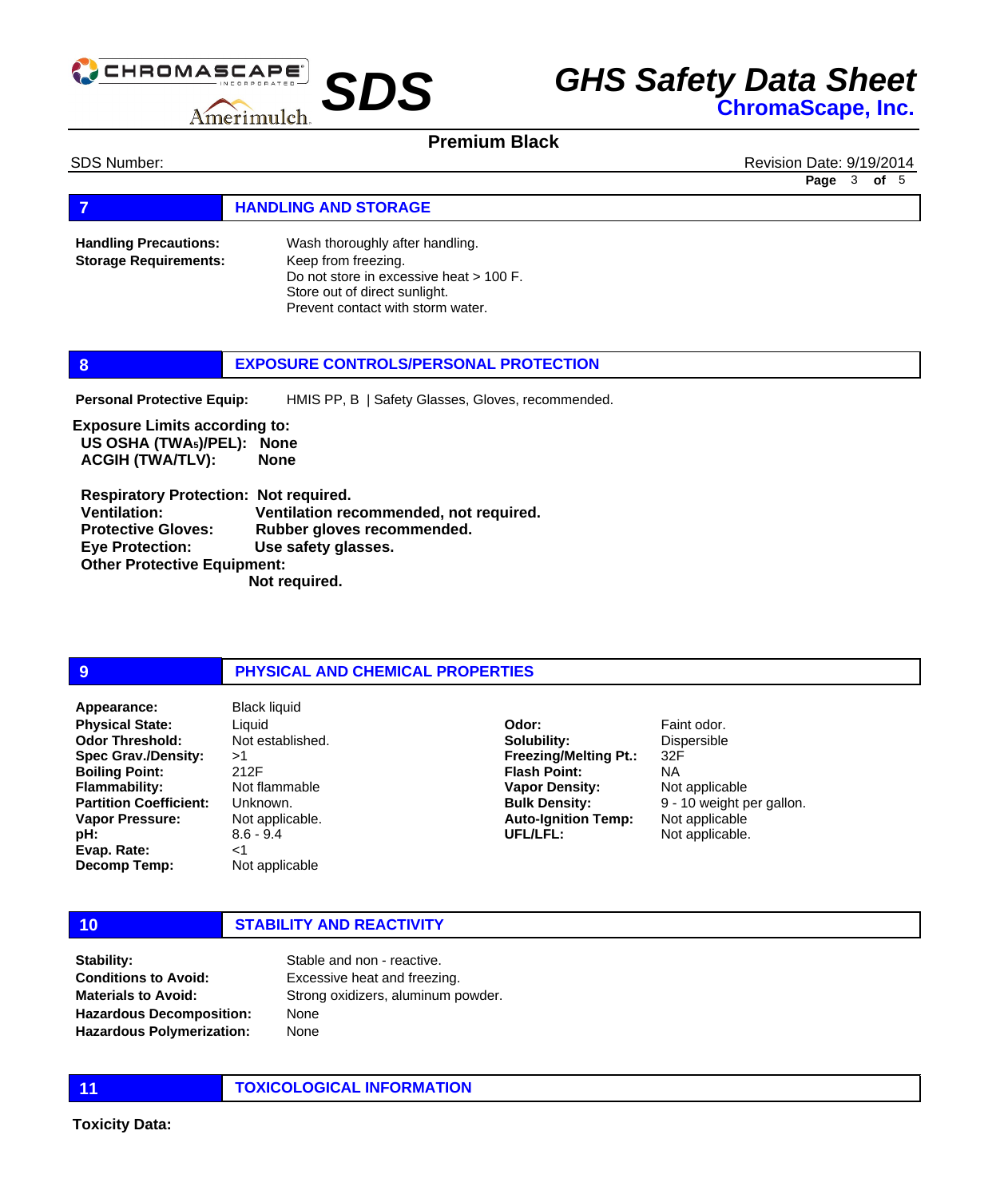

### **Premium Black**

SDS Number: Revision Date: 9/19/2014 **Page** 4 **of** 5

| Eye Effects:                    | May be irritating.            |  |
|---------------------------------|-------------------------------|--|
| Skin Effects:                   | May be irritating.            |  |
| Acute Inhalation Effects: None. |                               |  |
| <b>Chronic Effects:</b>         | None.                         |  |
| Carcinogenicity:                | Not known to be carcinogenic. |  |
| Mutagenicity:                   | Not known to be mutagenic.    |  |
| Teratogenicity:                 | Not known to be teratogenic.  |  |

Acute Oral Effects:

No toxicological testing has been conducted, since no toxicological effects are expected. May cause slight irritation but is not expected to produce adverse effects. Not intended for ingestion.

# **12 ECOLOGICAL INFORMATION**

Ecological testing has not been performed on this product. Dispose of contents and container properly. Do not dump.

Contents will cause discoloration in soil and water.

**13 DISPOSAL CONSIDERATIONS**

Dispose of contents properly. Dispose of containers properly. Containers can be re-used or recycled. Free IBC disposal call: 1-888-SCHUETZ or 1-888-724-8389 Product is not a hazardous waste under US or Canadian regulation.

### **14 TRANSPORT INFORMATION**

UN #: Not classified

US DOT: Not Classified

UN Shipping Class: Not Classified

UN Packing Group: Not Classified

**15 REGULATORY INFORMATION**

International Inventories and U.S. Regulations :

All components of this product are listed on or are exempt from the following inventories:

RCRA This mixture and or its contents are not a hazardous waste if disposal is required

CERCLA Components of this mixture are not CERCLA hazardous substances.

CONEG This mixture and or its contents meet the CONEG limits for the sum